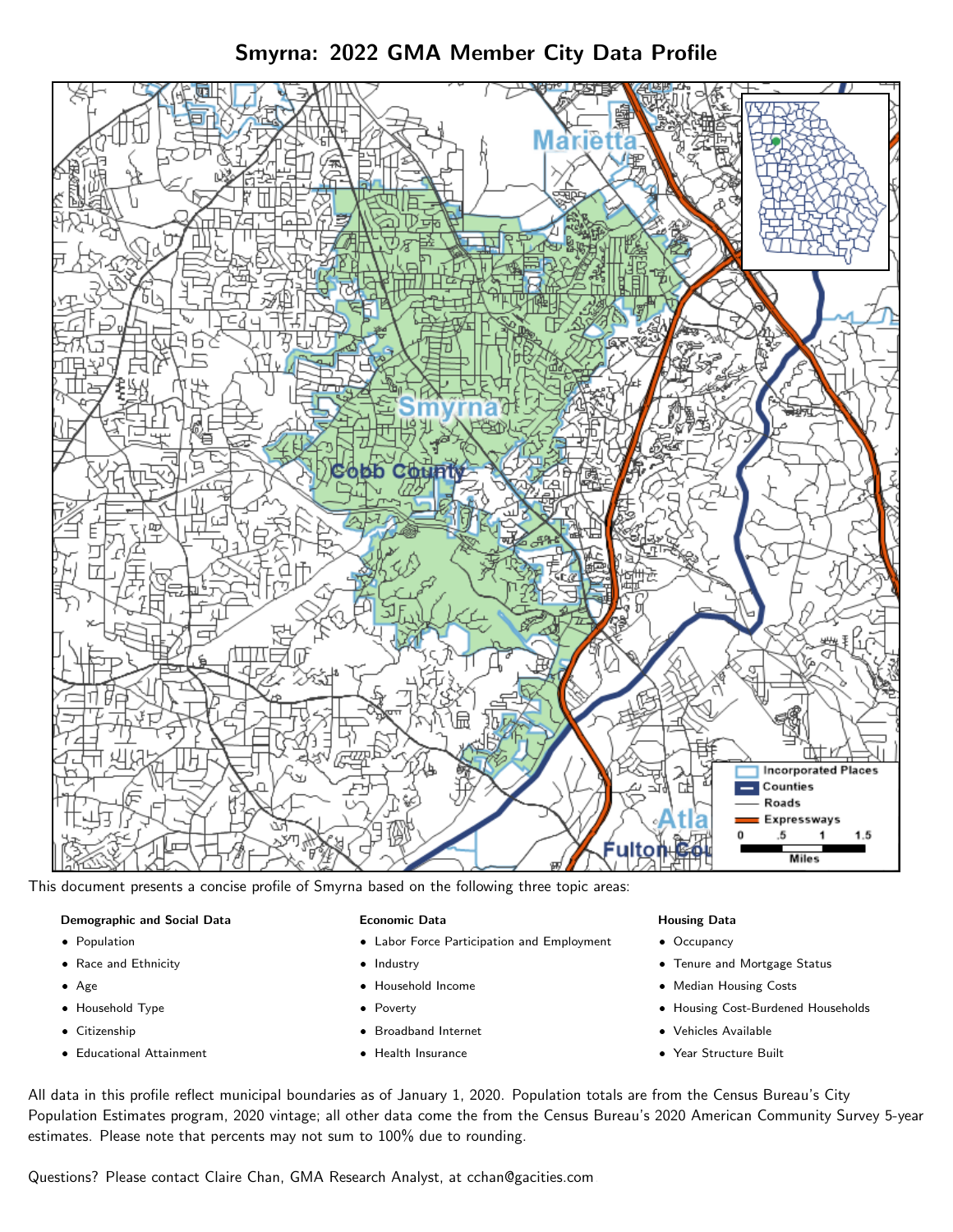# Smyrna: Demographic and Social





**Citizenship** 



Source: American Community Survey, 2020 5-year estimates, table B05002 Source: American Community Survey, 2020 5-year estimates, table B15002





Source: U.S. Census Bureau, City Population Estimates, 2020 vintage Source: American Community Survey, 2020 5-year estimates, table B03002

## Household Type



Source: American Community Survey, 2020 5-year estimates, table B01001 Source: American Community Survey, 2020 5-year estimates, table B11001

#### Educational Attainment



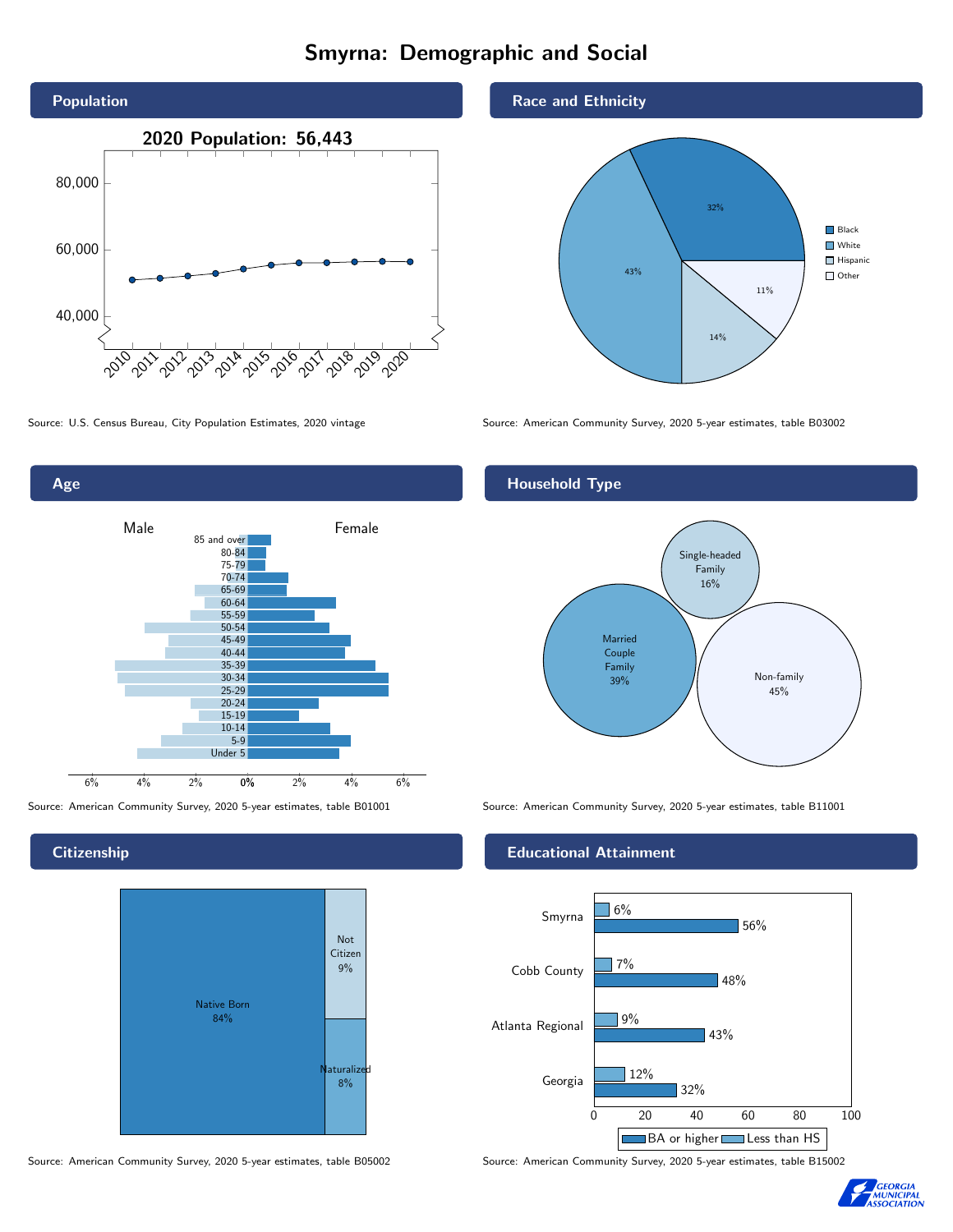# Smyrna: Economic



Source: American Community Survey, 2020 5-year estimates, table B23001 Note: Unemployment rate is based upon the civilian labor force.



Source: American Community Survey, 2020 5-year estimates, tables B19013 and B19025 Source: American Community Survey, 2020 5-year estimates, table B17010



Source: American Community Survey, 2020 5-year estimates, table B28002 Source: American Community Survey, 2020 5-year estimates, table B18135

### Industry

| Agriculture, forestry, fishing and hunting, and mining      | $0\%$ |
|-------------------------------------------------------------|-------|
| Construction                                                | 5%    |
| Manufacturing                                               | 7%    |
| <b>Wholesale Trade</b>                                      | 3%    |
| Retail Trade                                                | 12%   |
| Transportation and warehousing, and utilities               | 5%    |
| Information                                                 | $4\%$ |
| Finance and insurance, real estate, rental, leasing         | 10%   |
| Professional, scientific, mgt, administrative, waste mgt    | 19%   |
| Educational services, and health care and social assistance | 17%   |
| Arts, entertainment, recreation, accommodation, food        | 11%   |
| service                                                     |       |
| Other services, except public administration                | $4\%$ |
| Public administration                                       | $4\%$ |

Source: American Community Survey, 2020 5-year estimates, table C24030

### **Poverty**



#### Health Insurance